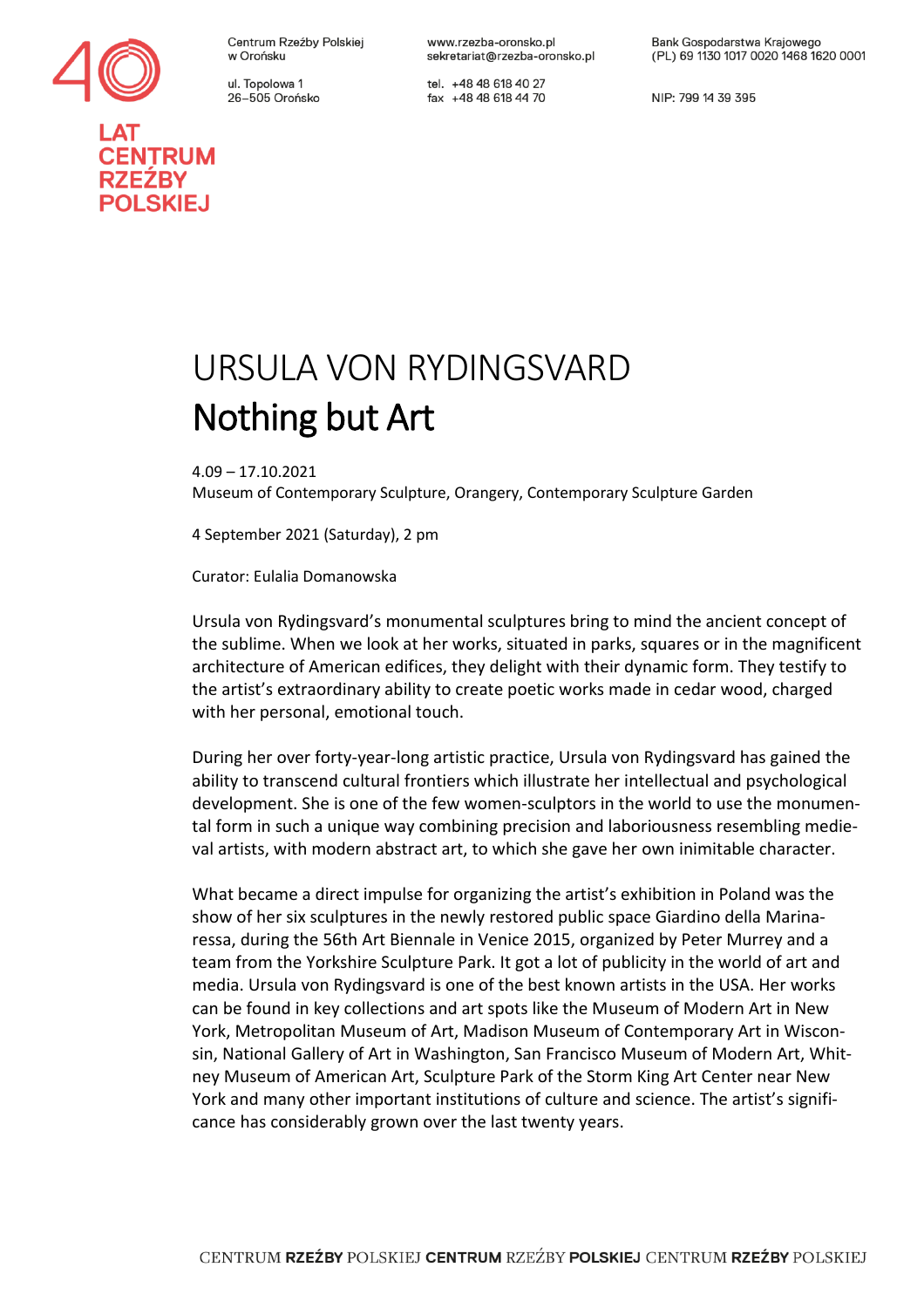Centrum Rzeźby Polskiej w Orońsku

ul Topolowa 1 26-505 Orońsko tel. +48 48 618 40 27 fax +48 48 618 44 70

NIP: 799 14 39 395

The exhibition of Ursula von Rydingsvard, living and working in New York, is presented to the Polish audience in three places: the Centre of Polish Sculpture in Orońsko, National Museum in Krakow and the Royal Łazienki Museum in Warsaw. It is co-organized by Ursula von Rydingsvard's Studio in New York and the Lelong Gallery.

The subtitle of our exhibition Tylko sztuka /Nothing but Art emphasizes her passion and devotion to art. It was inspired by the artist's text, presented in the exhibition, 'Why do I make art?' – a sort of litany, listing her spiritual, practical and artistic reasons for activity.

The show at the Centre of Polish Sculpture in Orońsko encompasses twelve sculptures made in cedar wood, one in animal intestines and one in polyurethane resin, eleven drawings and an installation made from ready-made objects; and it is a representative review of the artist's work. The sculptures are presented at the Museum of Contemporary Sculpture, the Orangery Gallery and the park space where you can see the works Pierwsza, Scratch and Elegantka.

The oldest sculpture, Bez tytułu (dziewięć stożków) (1976) comes from the early period of her work, when the texture of artworks undulates, giving them a dynamic character, but does not yet achieve such an expressive appearance as in her later projects. The work Dno Oceanu (1996), extremely significant in her oeuvre, including elements made from animal intestines, was made while the artist was experimenting with various materials. The remaining sculptures and drawings presented in the exhibition come from the latest period of her work, with its characteristic confidence and monumental, often dramatic form. The installation Nic (2002–2021) consisting of ready-mades, is each time composed differently from objects found and collected by Ursula von Rydingsvard. On a daily basis they can be seen at the artist's studio, just like the sculptures and African masks which she collected together with her husband Paul Greengard, an eminent neurobiologist, laureate of the Nobel Prize for physiology and medicine.

Ursula von Rydingsvard's art specially deserves our attention because the artist comes from a Polish-Ukrainian family, who during the WWII were deported to a forced labour camp to Germany, and then chose emigration to the USA. Ursula, nee Karoliszyn, was born in Deensen in Germany in 1942.